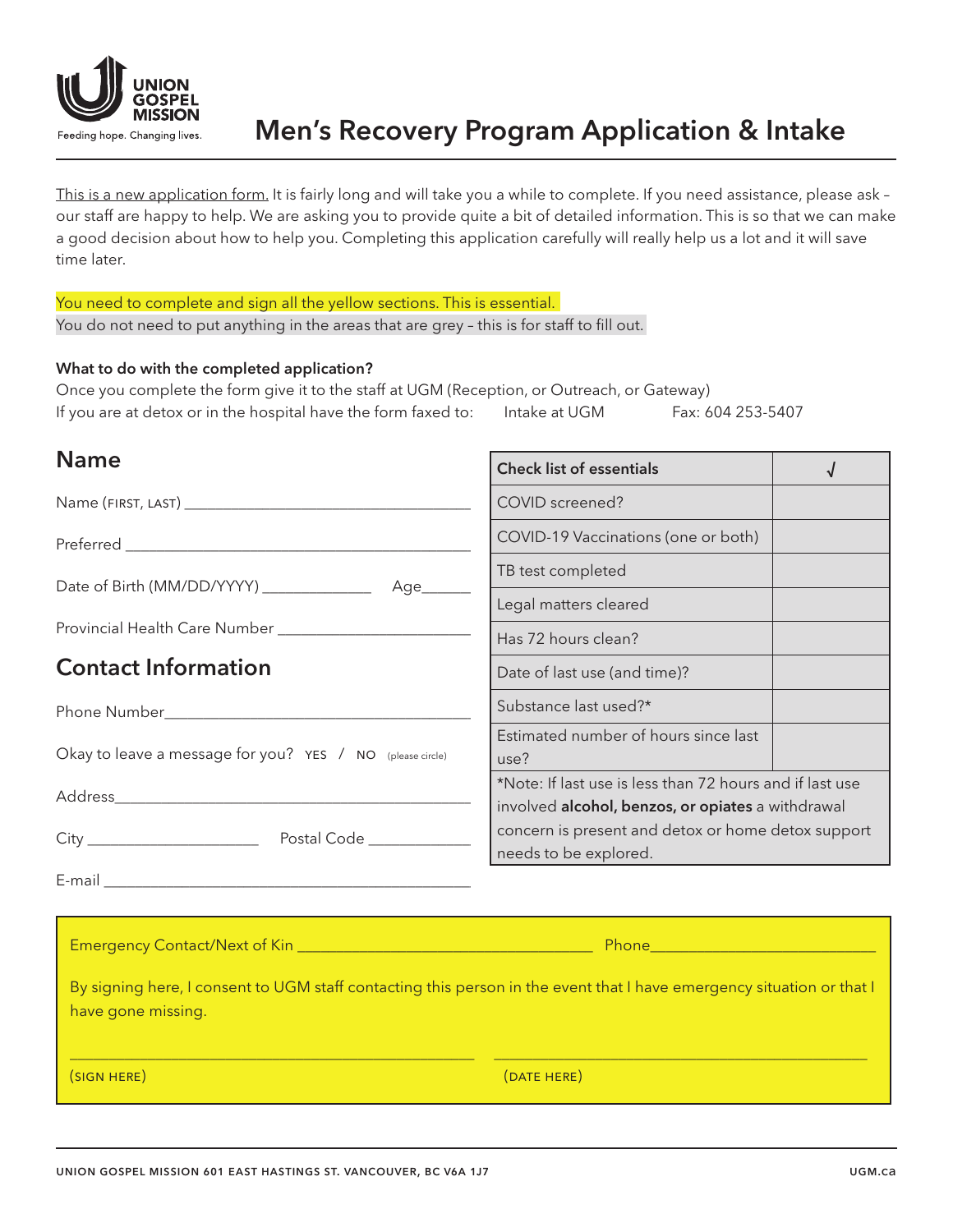| Rent or Own Home                                                                                                                         | $\square$ Homeless                                  | $\Box$ Detox (days? _____ )                                |  |  |  |
|------------------------------------------------------------------------------------------------------------------------------------------|-----------------------------------------------------|------------------------------------------------------------|--|--|--|
| $\Box$ City Shelter                                                                                                                      |                                                     | □ UGM Shelter (days? ____ ) □ Living with Family or Friend |  |  |  |
| $\Box$ SRO                                                                                                                               | $\Box$ Recovery Program                             | $\Box$ Hospital / Institution                              |  |  |  |
| <b>Early Discharge Plan?</b>                                                                                                             |                                                     |                                                            |  |  |  |
| If you are discharged (or self-discharge) early for whatever reason, do you have a safe place to go?                                     |                                                     |                                                            |  |  |  |
| $\Box$ Yes, it is firmly in place                                                                                                        | No, there is nothing in place yet<br>$\mathbb{R}^n$ |                                                            |  |  |  |
|                                                                                                                                          |                                                     |                                                            |  |  |  |
|                                                                                                                                          |                                                     |                                                            |  |  |  |
| By signing here, I consent to UGM staff contacting this person for the purpose of discussing an early discharge plan<br>if it is needed. |                                                     |                                                            |  |  |  |
| (SIGN HERE)                                                                                                                              |                                                     | (DATE HERE)                                                |  |  |  |

# Recovery Program History (where have you been?)

| Program | Year<br>Enrolled | Completed?    | <b>Client Comment</b> | Interviewer Notes (*see TIPS sheet) |
|---------|------------------|---------------|-----------------------|-------------------------------------|
|         |                  | Yes<br>$\Box$ |                       |                                     |
|         |                  | No<br>ப       |                       |                                     |
|         |                  | Yes<br>$\Box$ |                       |                                     |
|         |                  | $\Box$ No     |                       |                                     |
|         |                  | Yes<br>- 1    |                       |                                     |
|         |                  | No            |                       |                                     |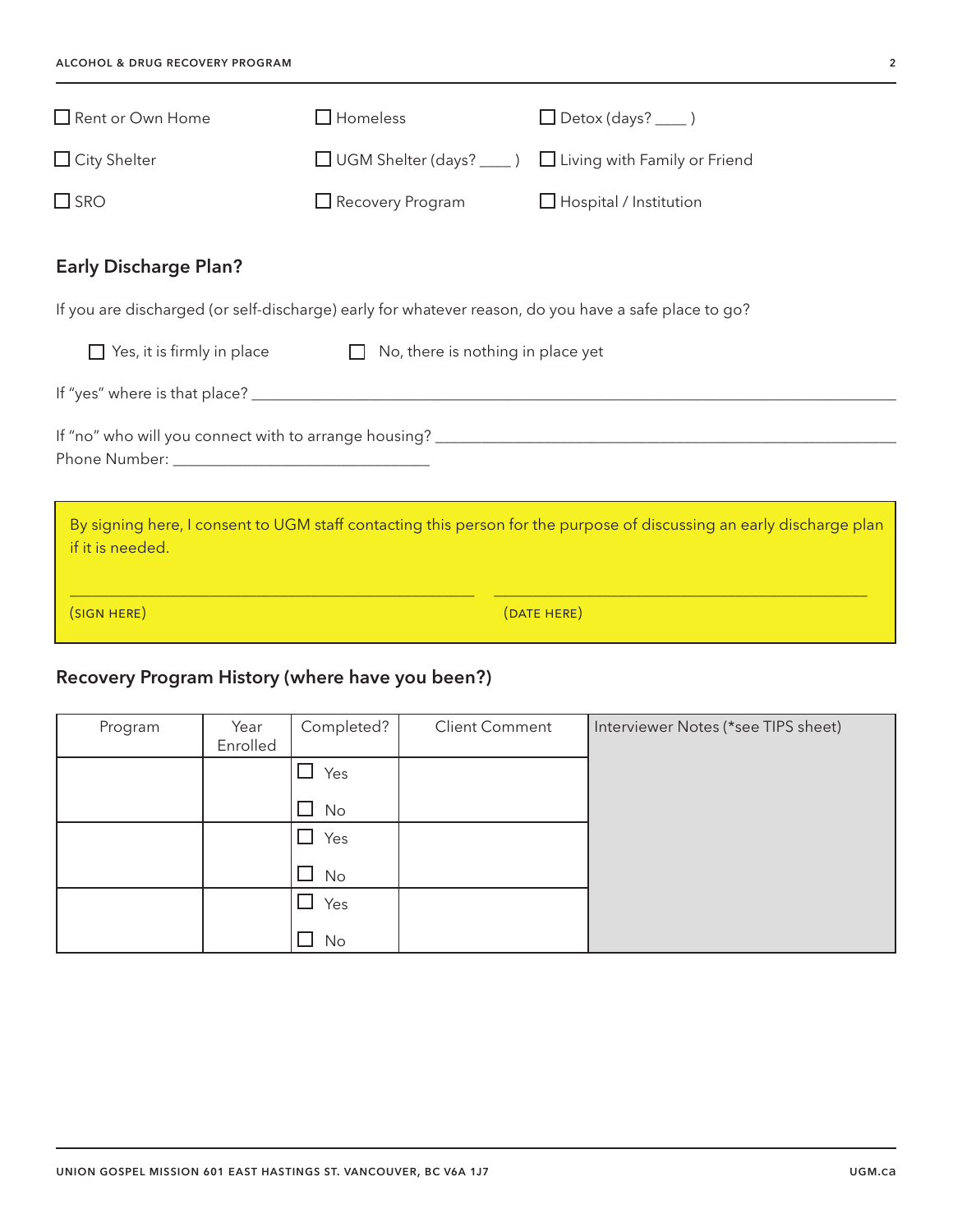## Think about your preferious experiences with recovery programs:

| What worked for you? What has helped you to do well?                               | Interviewer notes: |
|------------------------------------------------------------------------------------|--------------------|
| What has not worked for you? Where have the struggles been in these<br>programs?   | Interviewer notes: |
| Why do you want to enter a recovery program now? Why not last month?<br>Last year? | Interviewer notes: |

## Current situation?

| What are your current circumstances?                                                                                                                        | Interviewer notes: |
|-------------------------------------------------------------------------------------------------------------------------------------------------------------|--------------------|
| Describe in detail how substance use has affected your life.<br>(Effects on family relationships, employment, health, social life)                          | Interviewer notes: |
| Why do you think the UGM program is a good fit for you?<br>*If you have been at UGM within the last 6 months please complete the "returning to UGM"<br>form | Interviewer notes: |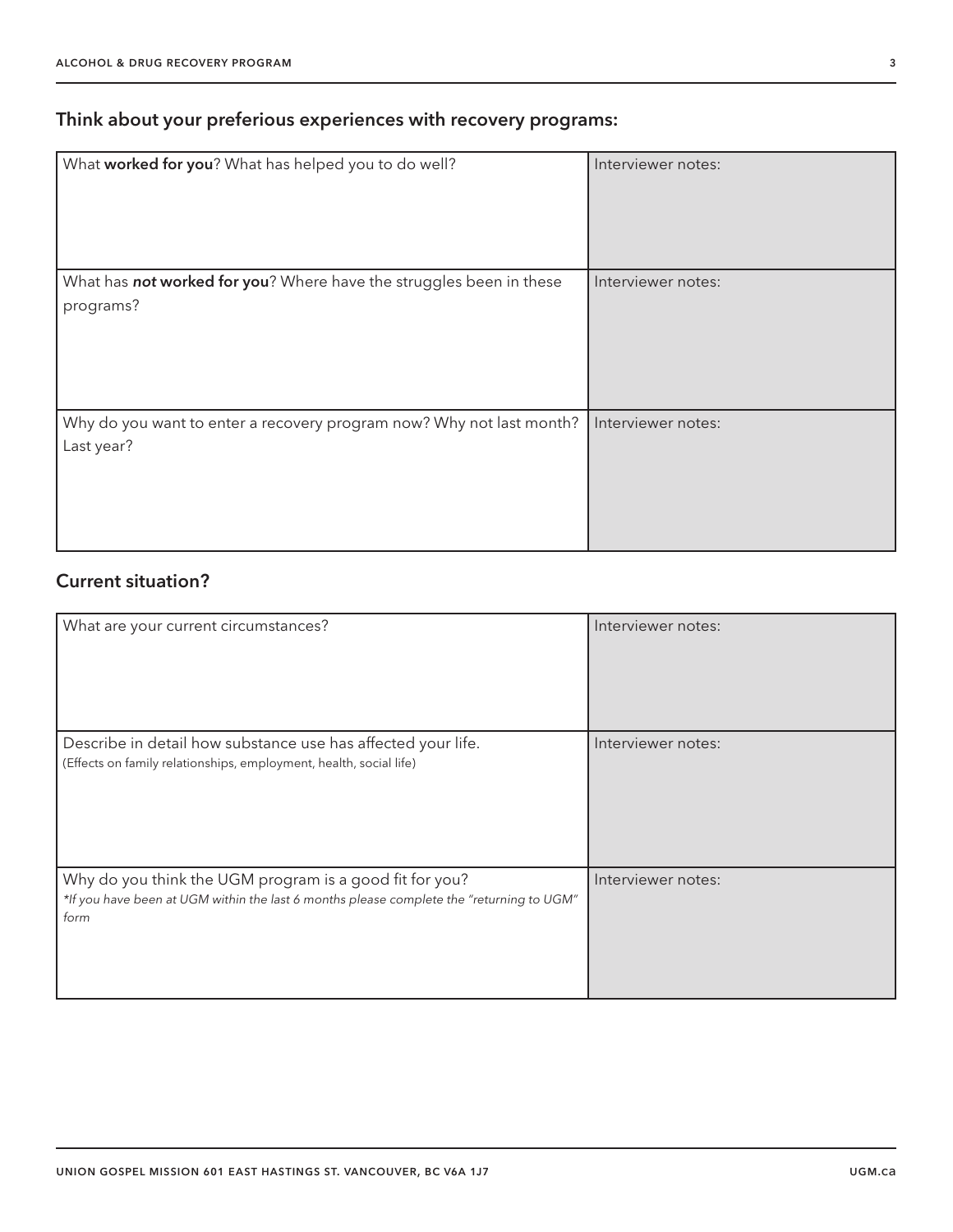### Current Community Connections

| What are the community resources that you are already connected to that Interviewer notes (*see TIPS sheet): |  |
|--------------------------------------------------------------------------------------------------------------|--|
| could play a part in your recovery?                                                                          |  |
| 12-step meetings? Which?                                                                                     |  |
| Church? Which?                                                                                               |  |
| Health service? Which?                                                                                       |  |
| Cultural group? Which?<br>$\mathbf{1}$                                                                       |  |
| Other? Which?                                                                                                |  |

### Do you have a criminal history? Please provide details about your history.

| Year            | Charge                                                                 | Outcome | Current      | Interviewer notes (*see TIPS sheet): |
|-----------------|------------------------------------------------------------------------|---------|--------------|--------------------------------------|
|                 |                                                                        |         | Restrictions |                                      |
|                 |                                                                        |         |              |                                      |
|                 |                                                                        |         |              |                                      |
|                 |                                                                        |         |              |                                      |
|                 |                                                                        |         |              |                                      |
|                 |                                                                        |         |              |                                      |
|                 |                                                                        |         |              |                                      |
|                 | We do not allow men to enter the program if they have unresolved court |         |              | Interviewer notes:                   |
|                 | issues. Do you have any such issues?                                   |         |              |                                      |
|                 |                                                                        |         |              |                                      |
| $\Box$ Yes      |                                                                        |         |              |                                      |
|                 |                                                                        |         |              |                                      |
|                 |                                                                        |         |              |                                      |
|                 |                                                                        |         |              |                                      |
| Please explain: | No                                                                     |         |              |                                      |

If you are currently under the supervision of a probation / parole officer, which has any requirements upon you to report in, please complete this section.

Note: UGM does not wish to get involved in court mandated supervision issues. Thus, we will not share information with probation / parole officers without you being present. However, we may wish to get information from them to confirm what you have told us about above.

Name of officer you report to: \_\_\_\_\_\_\_\_\_\_\_\_\_\_\_\_\_\_\_\_\_\_\_\_\_\_ Phone #: \_\_\_\_\_\_\_\_\_\_\_\_\_\_\_\_\_\_\_\_\_\_\_\_\_\_\_\_\_\_\_\_\_\_\_\_\_\_

By signing here, I consent to UGM staff contacting this person for the purpose of sharing information relevant to my care.

\_\_\_\_\_\_\_\_\_\_\_\_\_\_\_\_\_\_\_\_\_\_\_\_\_\_\_\_\_\_\_\_\_\_\_\_\_\_\_\_\_\_\_\_\_\_\_\_\_\_\_\_ \_\_\_\_\_\_\_\_\_\_\_\_\_\_\_\_\_\_\_\_\_\_\_\_\_\_\_\_\_\_\_\_\_\_\_\_\_\_\_\_\_\_\_\_\_\_\_\_

(sign here) (date here)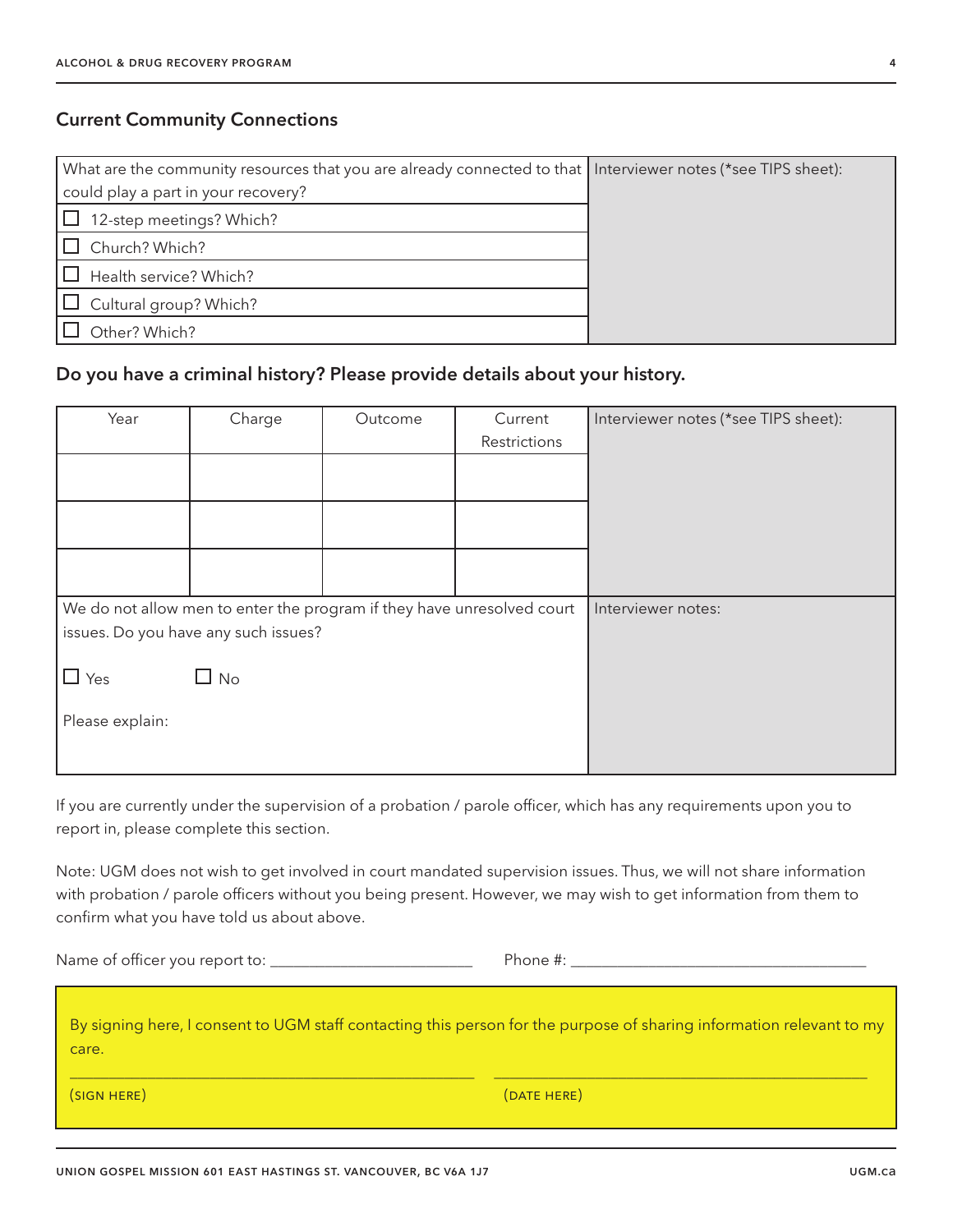### Describe in detail your alcohol, other drug use and/or gambling.

| Substances used - your main drug | How often used  | How long have you used          | When last used? |
|----------------------------------|-----------------|---------------------------------|-----------------|
| of choice first                  | (daily / binge) | this substance?<br>(MM-DD-YYYY) |                 |
|                                  |                 |                                 |                 |
|                                  |                 |                                 |                 |
|                                  |                 |                                 |                 |
|                                  |                 |                                 |                 |
|                                  |                 |                                 |                 |
|                                  |                 |                                 |                 |
|                                  |                 |                                 |                 |
|                                  |                 |                                 |                 |
|                                  |                 |                                 |                 |
|                                  |                 |                                 |                 |
|                                  |                 |                                 |                 |
|                                  |                 |                                 |                 |

## Do you use tobacco or vaping products?

 $\Box$ Yes  $\Box$ Yes  $\Box$ 

Note: UGM currently allows smoking on the third floor patio but this will possibly change in the future. If you currently smoke please answer the next question.

| What would you say is your current readiness to address smoking     | Interviewer notes: |
|---------------------------------------------------------------------|--------------------|
| cessation? (please circle a number)                                 |                    |
| $\vert$ (no interest at all) 1 2 3 4 5 6 7 8 9 10 (very interested) |                    |

### Do you have any mental health diagnoses?

 $\Box$ Yes  $\Box$ Yes

| What diagnosis? | When       | Diagnosed by? | Interviewer notes (*see TIPS sheet): |
|-----------------|------------|---------------|--------------------------------------|
|                 | diagnosed? |               |                                      |
|                 |            |               |                                      |
|                 |            |               |                                      |
|                 |            |               |                                      |
|                 |            |               |                                      |
|                 |            |               |                                      |
|                 |            |               |                                      |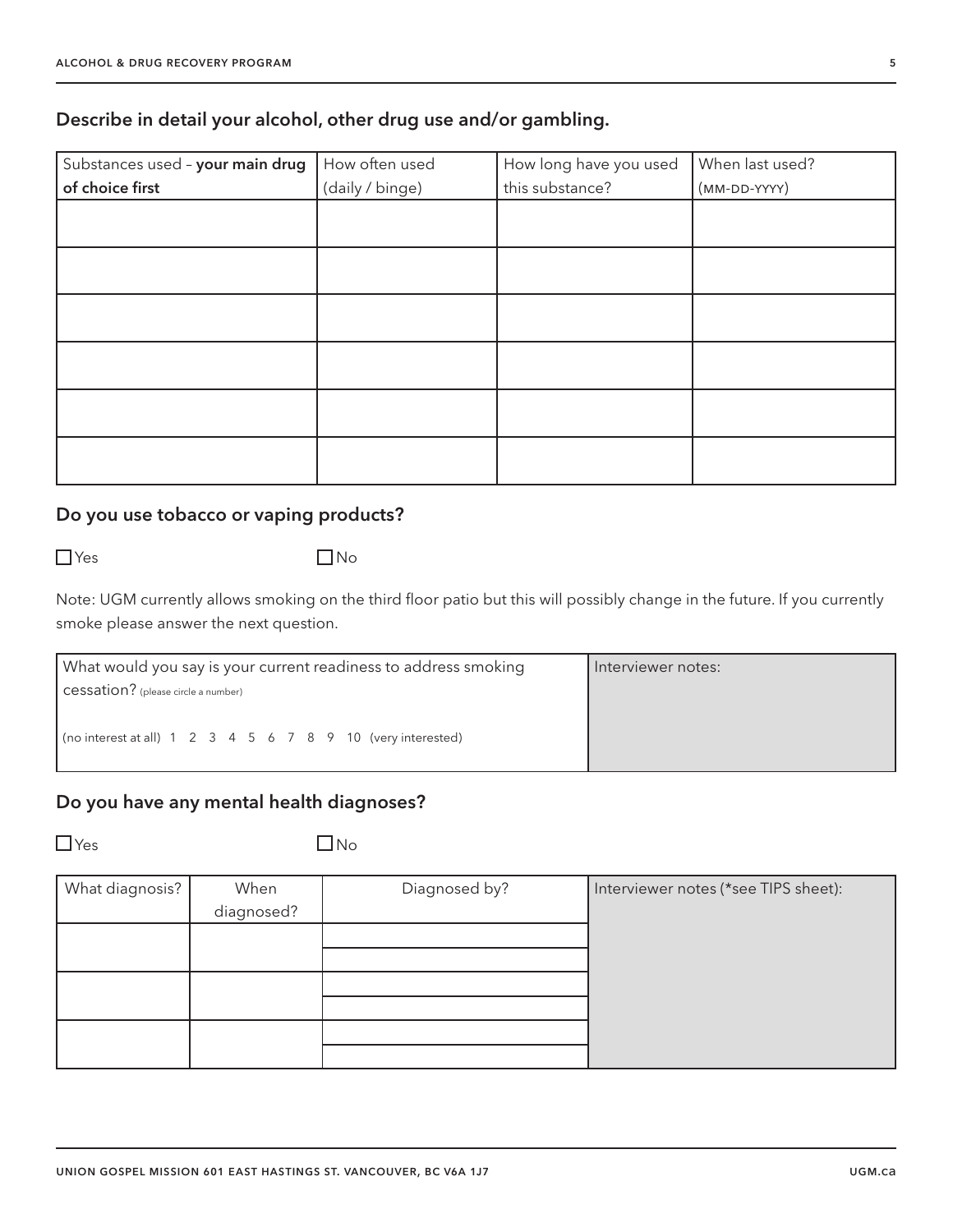## Do you have any mental health diagnoses? (cont'd)

| Have you had any thoughts of suicide or self-harm? |           |                             | Interviewer notes (*see TIPS sheet): |
|----------------------------------------------------|-----------|-----------------------------|--------------------------------------|
| Yes                                                | $\Box$ No | (please describe in detail) |                                      |
|                                                    |           |                             |                                      |
|                                                    |           |                             |                                      |
|                                                    |           |                             |                                      |
|                                                    |           |                             |                                      |

If currently under the care of a doctor/psychiatrist/psychologist/therapist who is involved in your mental health care, please complete this section

Name of clinician:  $\Box$ 

By signing here, I consent to UGM staff contacting this person for the purpose of sharing information relevant to my care.

 $\_$  , and the state of the state of the state of the state of the state of the state of the state of the state of the state of the state of the state of the state of the state of the state of the state of the state of the

(sign here) (date here)

List all medications that you are taking, including all over-the-counter drugs. (e.g. Gravol, Tylenol, NyQuil, allergy medications, vitamins, herbal remedies, etc.) Add lines if needed.

| Medication | Dose | Frequency | Reason given | Start date | End date |
|------------|------|-----------|--------------|------------|----------|
|            |      |           |              |            |          |
|            |      |           |              |            |          |
|            |      |           |              |            |          |
|            |      |           |              |            |          |
|            |      |           |              |            |          |
|            |      |           |              |            |          |
|            |      |           |              |            |          |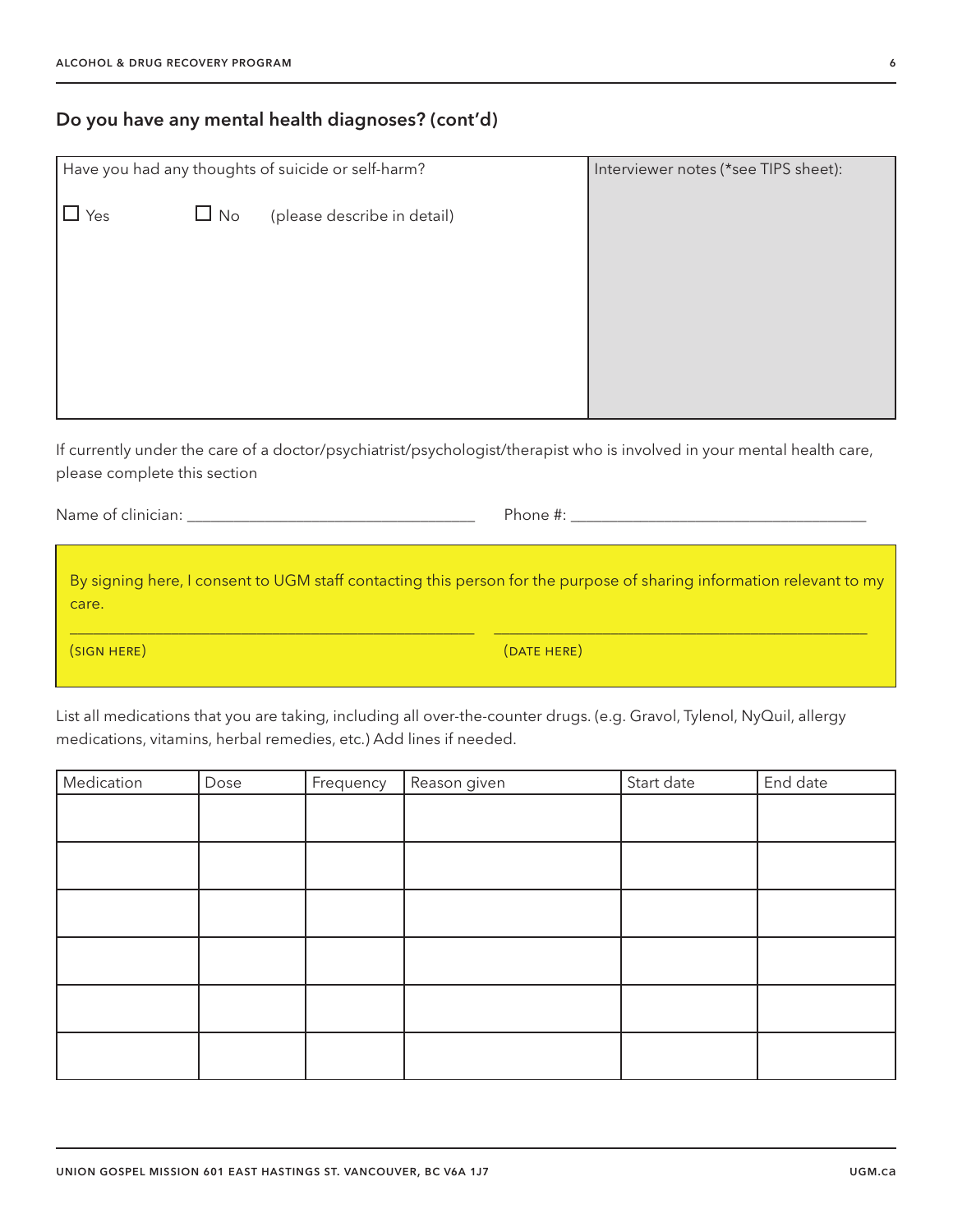### Funding

As a Christian Mission UGM relies heavily on donations to run its services. Residents are expected to contribute as they are able. A lack of funding will not stand in the way of receiving help. Nonetheless, we run our programs, feed our guests, and pay our staff which requires funds. If you have funds available we expect you to contribute. If you don't have funds we have ways to help you.

| What is your funding source?       | What is your monthly income? | Interviewer notes (*see TIPS sheet): |
|------------------------------------|------------------------------|--------------------------------------|
| Income Assistance (Basic Welfare)* |                              |                                      |
| Income ASsistance (Disability)*    |                              |                                      |
| CERB (Government of Canada)**      |                              |                                      |
| CPP (Canada Pension Plan)**        |                              |                                      |
| OAS (Old Age Security)**           |                              |                                      |
| Employment Insurance (EI)**        |                              |                                      |
| Sponsor**                          |                              |                                      |
| Personal Finances**                |                              |                                      |
| Other                              |                              |                                      |

 $\Box$  I have no funding available at all and need to apply for a grant. Please provide me with the necessary form.

\*Note: If you are paying through Ministry Assistance

- 1. Sign the "Shelter Information" form below as well as the "Consent to Disclosure" form below. These forms will be sent to the Ministry and your room and board will be paid directly to UGM each month. Any money left over that you are entitled to will be issued to you.
- 2. Please note that you will still need to submit monthly reports (also known as "welfare stubs" in order for your room and board to be paid.

\*\*Note: If you are paying through Canadian Pension Plan, Old Age Security, private pension, Employment Insurance, Canada Recovery Benefit, or any other source, you will need to pay on the first of the month at Reception:

- 1. Go to Reception with \$550.00 cash on the first of the month.
- 2. Give the front desk worker your name, room number, and the money.
- 3. Take the rent receipt that they write out for you and keep it for your records.

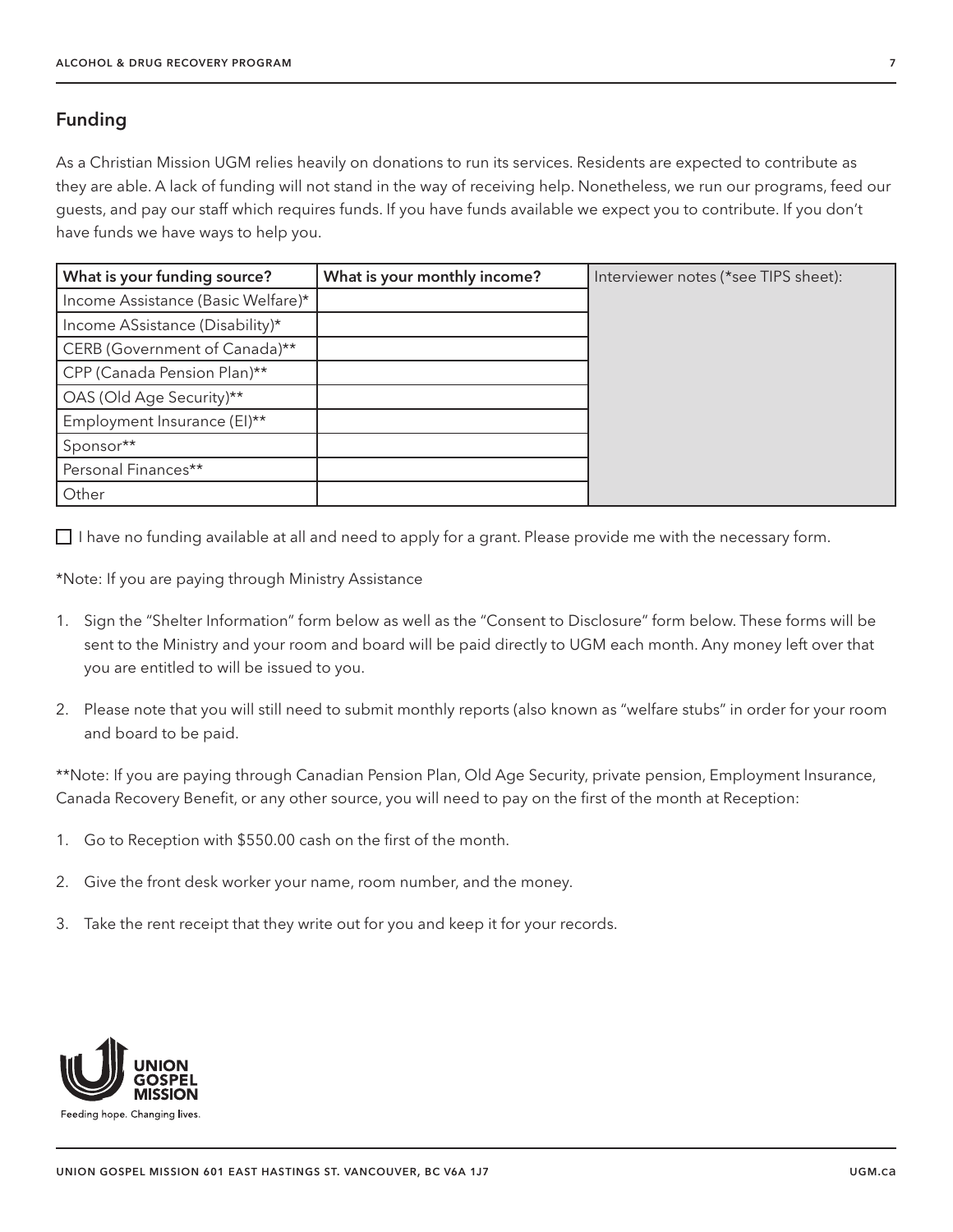

Ministry of Social Development and Poverty Reduction

# **Consent to Disclosure of Information**

# **Service Authorization**

The personal information requested on this form is collected under the authority of and will be used for the purpose of administering the *Employment and Assistance Act* and the *Employment and Assistance for Persons with Disabilities Act.* The collection, use and disclosure of personal information is subject to the provisions of the *Freedom of Information*  and Protection of Privacy Act. You have the right to revoke this consent at any time. Any questions regarding this form, please contact the Ministry of Social Development and Poverty Reduction at 1-866-866-0800.

| <b>Client Name</b>          |                             |                                  |
|-----------------------------|-----------------------------|----------------------------------|
| Date of Birth (YYYY MMM DD) | Case Number (if applicable) | <b>SR Number (if applicable)</b> |

#### **Section 1 – Consent to Disclosure**

I consent to the disclosure within Canada of any personal information about me currently held under the custody andcontrol of the Ministry of Social Development and Poverty Reduction subject to the following limitations:

| The following specific information only. (If more space is required, please attach an additional page) |  |
|--------------------------------------------------------------------------------------------------------|--|
|                                                                                                        |  |

2. All information relevant to the Ministry's determination of my eligibility for the Ministry's provision to me of:Income Assistance  $\overline{\mathbf{x}}$ 

x

| $\vert x \vert$         | <b>Disability Assistance</b> |
|-------------------------|------------------------------|
| $\overline{\mathbf{x}}$ |                              |

Hardship Assistance **Supplements** 

x This information may be disclosed to an agency and/or an individual named below for the purpose of administering the

*Employment and Assistance Act* and the *Employment and Assistance for Persons with Disabilities Act*.

### **Section 2 – Service Authorization**

Please select which types of service requests the agency and/or individual named below is authorized to make with yourknowledge and on your behalf (select all relevant types of service request):

| $\overline{\mathsf{x}}$   | All of the following Change of                                                                                               |
|---------------------------|------------------------------------------------------------------------------------------------------------------------------|
|                           | your address                                                                                                                 |
| $\overline{\mathsf{x}}$   | Request for security deposit                                                                                                 |
| $\overline{\mathsf{x}}$   | Apply for Persons with Persistent Multiple Barriers (PPMB)Request a                                                          |
| $\mathsf{x}$              | Persons with Disabilities (PWD) Application Request for Special Diet                                                         |
| $\boldsymbol{\mathsf{x}}$ | <b>Needs</b>                                                                                                                 |
|                           | Requests for Medical Supplies or Devices, Medical Device RepairsBus Pass                                                     |
| $\overline{\mathsf{x}}$   | <b>Request for Reconsideration</b>                                                                                           |
| X                         | Crisis supplement (i.e., food, shelter, clothing, utilities etc) and I accept this could impact the 12 months limitationrule |
| $\boldsymbol{\mathsf{x}}$ | <b>Medical Transportation</b>                                                                                                |
|                           | Amendment to Employment Plan Terms                                                                                           |
| $\overline{\mathbf{x}}$   | Other (must specify a specific service)                                                                                      |

This information may be disclosed to the following agency and/or individual that you identify below. x

| Agency Name (if applicable) | Individual Name (if applicable) |                  |              |  |
|-----------------------------|---------------------------------|------------------|--------------|--|
| Union Gospel Mission        |                                 |                  |              |  |
| Address                     |                                 |                  |              |  |
| 601 East Hastings Street    |                                 |                  |              |  |
| City / Town                 | Postal Code                     | Telephone Number | Fax Number   |  |
| Vancouver                   | V6A 1J7                         | 604-253-3323     | 604-253-5407 |  |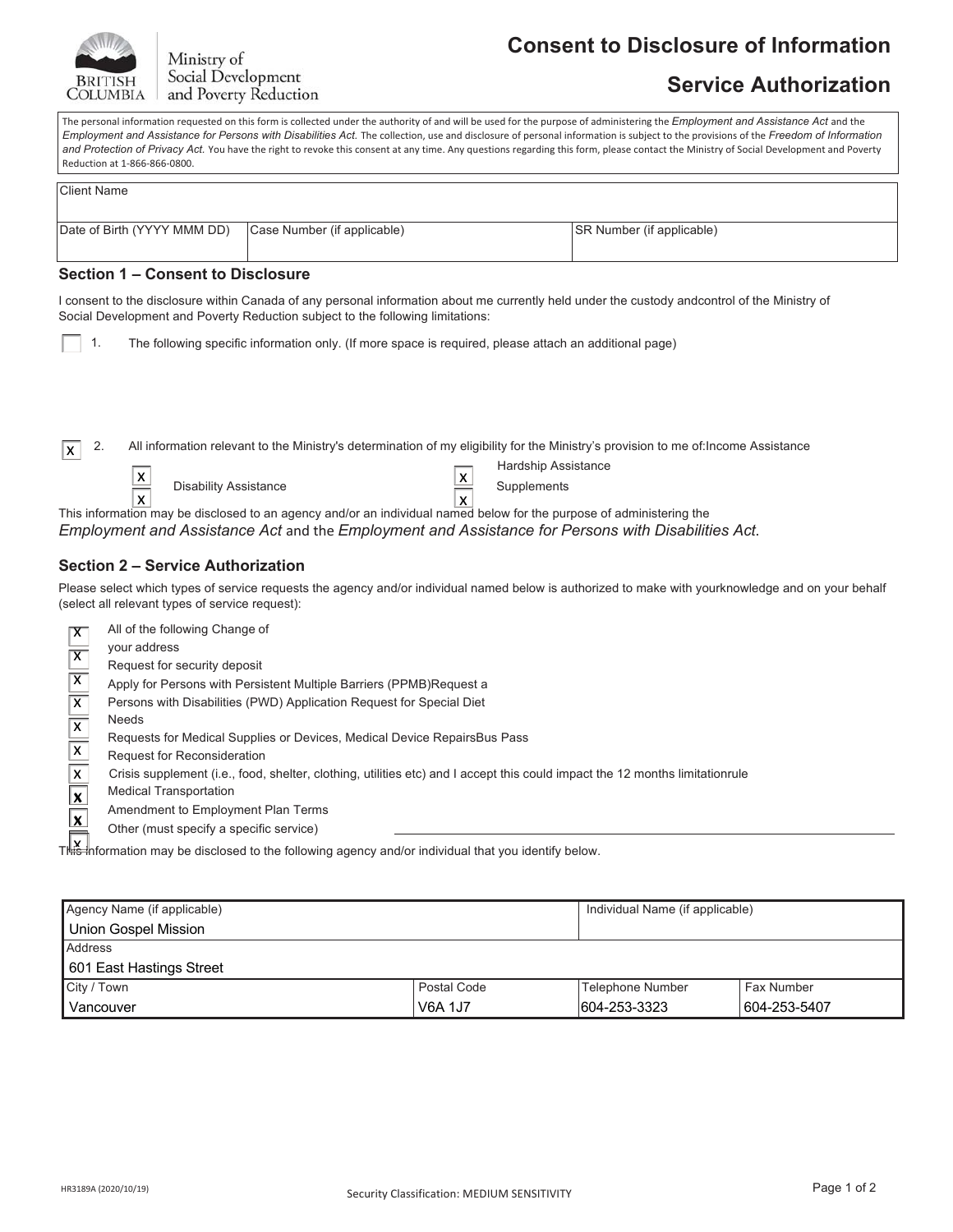

Ministry of Social Development and Poverty Reduction

# **Consent to Disclosure of Information**

# **Service Authorization**

| Agency Name (if applicable)                                                                                                                                                                      |             | Individual Name (if applicable) |                   |  |  |
|--------------------------------------------------------------------------------------------------------------------------------------------------------------------------------------------------|-------------|---------------------------------|-------------------|--|--|
|                                                                                                                                                                                                  |             |                                 |                   |  |  |
| Address                                                                                                                                                                                          |             |                                 |                   |  |  |
|                                                                                                                                                                                                  |             |                                 |                   |  |  |
| City / Town                                                                                                                                                                                      | Postal Code | <b>Telephone Number</b>         | <b>Fax Number</b> |  |  |
|                                                                                                                                                                                                  |             |                                 |                   |  |  |
| This authorization is effective for (select one box):                                                                                                                                            |             |                                 |                   |  |  |
| $\Box$ 3 months<br>6 months                                                                                                                                                                      | 9 months    | $ \mathbf{x} $ One year         |                   |  |  |
| This authorization is effective starting from the date it is signed and will remain valid for the period chosen. If no box has been selected, the ministry will                                  |             |                                 |                   |  |  |
| default to the consent being effective for a 3 month period. Authorization can be cancelledat any time by calling the Ministry of Social Development and<br>Poverty Reduction at 1-866-866-0800. |             |                                 |                   |  |  |

| Name of Person Giving Consent                                                                                                                     | Signature | Date (YYYY MMM DD)  | <b>Phone Number</b> |  |  |  |
|---------------------------------------------------------------------------------------------------------------------------------------------------|-----------|---------------------|---------------------|--|--|--|
|                                                                                                                                                   |           |                     |                     |  |  |  |
| Name of Witness                                                                                                                                   | Signature | <b>Phone Number</b> |                     |  |  |  |
|                                                                                                                                                   |           |                     |                     |  |  |  |
| <b>NOTE:</b> If you are signing on behalf of the Ministry Client, you must attach proof of that legal authority (for example, a copy of the court |           |                     |                     |  |  |  |
| order naming you as Committee) to this Consent.                                                                                                   |           |                     |                     |  |  |  |

## **Authorization**

There are two types of authorization: Disclosure of Information and Service authorization. You can give one or both to your representative. By specifying the type of authorization, you control the type of access or information we disclose toyour representative.

#### **Section 1 – Consent to Disclosure**

An agent/representative may receive any information related to the applicant's/recipient's application for and eligibility forassistance under the Employment and Assistance Act and the Employment and Assistance for Persons with Disabilities Act. Such information may include:

- Amount of assistance for current and previous months
- Reason for signalled payment
- Status of IA applications
- Status of PPMB applications

### **Section 2 – Service Authorization\***

We may disclose the information listed in **Section 1 – Consent to Disclosure** to your authorized individual or agency and, under **Section 2 – Service Authorization**, you may provide your consent to authorize them to initiate a request forservice on your behalf.

Such service requests may include:

- Request for security deposit
- Change of address
- Apply for Persons with Persistent Multiple Barriers
- Persons with Disabilities Application
- Crisis supplement (i.e., food, shelter, clothing, utilities etc.) and I accept this could impact the 12 months limitation rule
- \*Please note that service delivery standards are the same for requests submitted through an authorized agency,individual, applicant or recipient.

Your authorized agency/individual **will not be allowed** to change your:

- Direct deposit information;
- Change landlord information.
- Bus Pass
- Request for Reconsideration

• Status of PWD applications

• Status of Medical Transportation, Supplies, Devices

• Status of Request for Reconsiderations

- Request for Special Diet Needs
- Medical Transportation
- Amendment to Employment Plan Terms